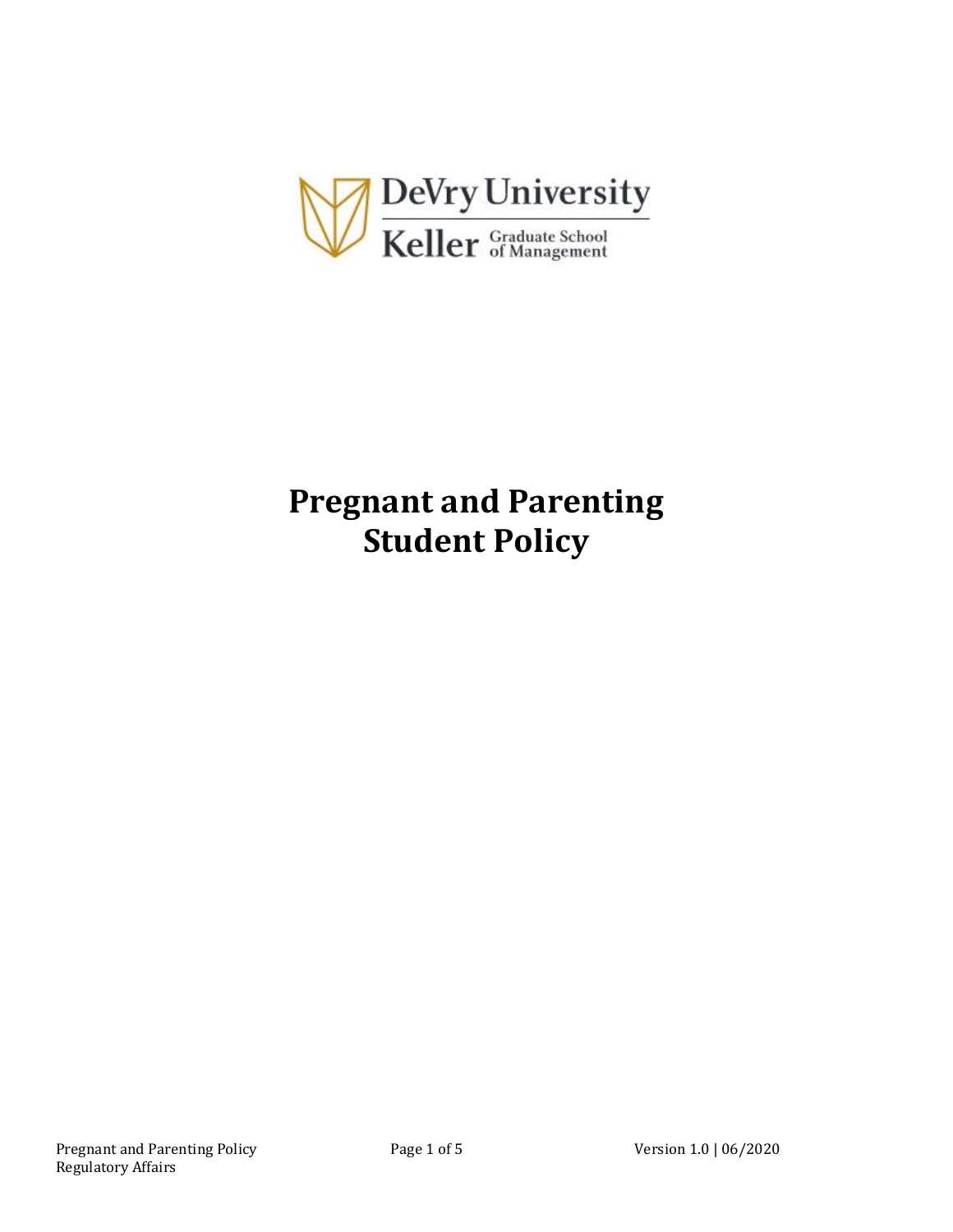

# **1. Purpose**

DeVry is committed to creating a community where all individuals enjoy freedom from discrimination on the basis of sex, as required by Title IX of the Education Amendments of 1972 (Title IX). Sex discrimination includes discrimination based on childbirth, false pregnancy, termination of pregnancy, and recovery from these conditions. This policy is established to ensure the protection and equal treatment of individuals based on childbirth, false pregnancy, termination of pregnancy, and recovery from these conditions.

## **2. Scope**

This policy applies to all students and applicants in all aspects of DeVry's programs, including, but not limited to admissions, educational programs and activities, student leadership opportunities, and extracurricular activities.

## **3. Terminology**

The following definitions are provided to clarify the terminology used throughout this policy.

- a. **Medical Necessity** is a determination made by a health care provider (of the student's choosing) that a certain course of action is necessary for the student's health or to treat a diagnosed medical problem.
- b. **Parenting** is the raising of a child by the child's parents in the reasonably immediate postpartum period.
- c. **Pregnant Student/Birth-Parent** refers to the student who is or was pregnant. This policy and its pregnancy-related protections apply to all pregnant persons, regardless of gender identity or expression.
- d. **Reasonable Accommodations** are changes in the academic environment that enables pregnant students or students with pregnancy-related conditions to continue to pursue their studies.

## **4. Accommodation Requests**

A student who foresees any educational issues related to a pregnancy is encouraged to notify the Title IX Coordinator as soon as possible. The choice to declare a pregnancy is voluntary. By doing so, the student and the Title IX Coordinator can collaborate and develop an appropriate plan for the continuation of the student's education in light of the unique nature of the University's programs, as well as particular challenges the student may face while pregnant or when recovering from childbirth.

Reasonable adjustments can be made by faculty to assist students. Faculty must notify the Title IX Coordinator of any pregnancy-related accommodation requests. Students may also contact the Title IX Coordinator directly to implement accommodations or to report concerns with receiving accommodations. DeVry's Title IX Coordinator may partner with the Office of Student Disability Services to implement services and support. The Title IX Coordinator can be contacted at [TitleIX@devry.edu.](mailto:TitleIX@devry.edu)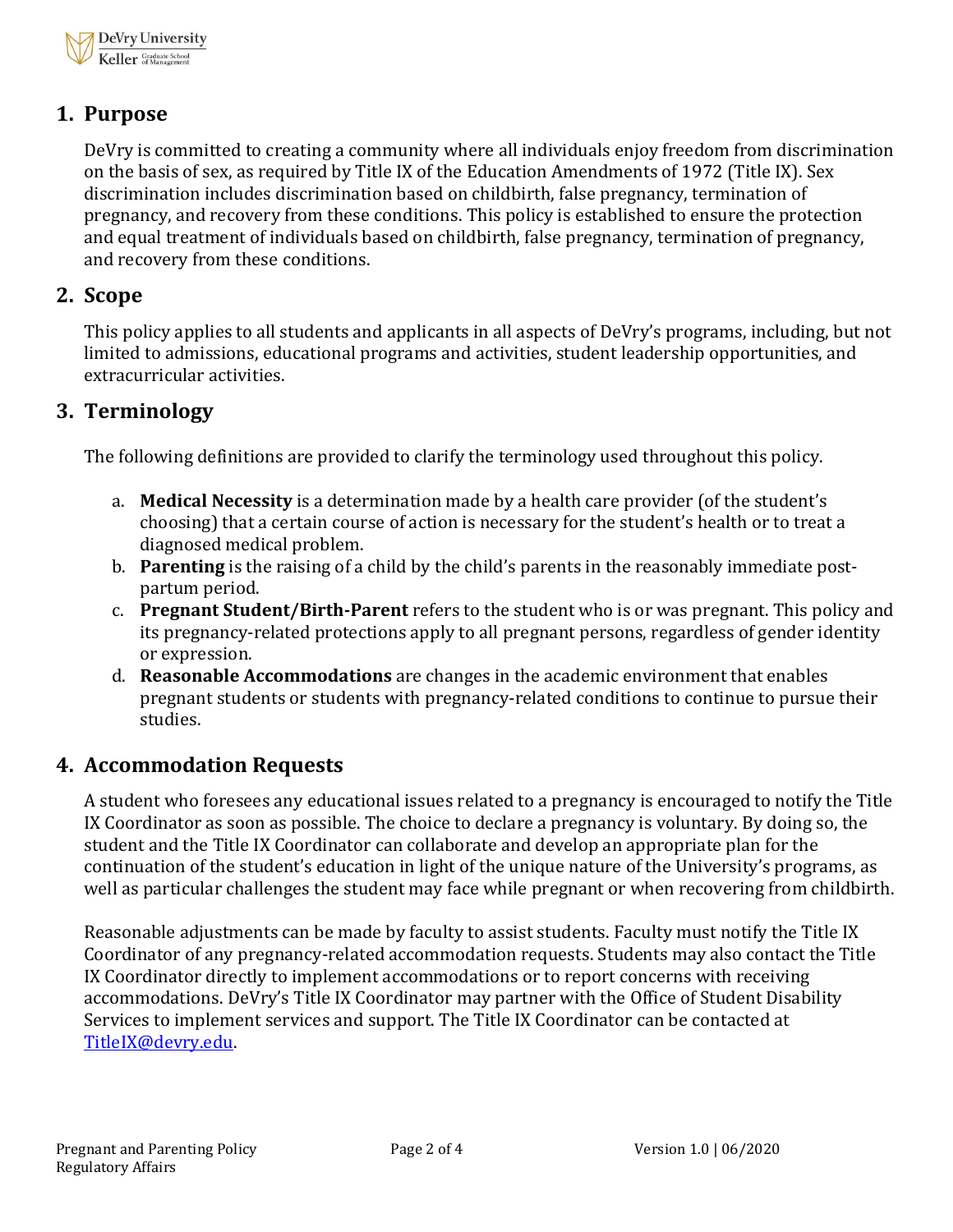

# **5. Reasonable Accommodations**

Each accommodation request will be evaluated on its own merits as pregnancy, childbirth, and related conditions differ between individuals. Nothing in this policy requires modifying the essential elements of any academic program. Accommodations will be determined through an interactive process with the Title IX Coordinator, the student and faculty. Accommodations will be documented and adjusted as needed. Reasonable accommodations include, but are not limited to:

- a. Extending deadlines and/or allowing the student to make up tests or assignments missed for pregnancy-related absences;
- b. Providing alternative assignments for coursework requiring participation, if possible (such as threaded discussions or group projects).
- c. Allowing breastfeeding students reasonable time and space to pump breast milk in a location that is private, clean, and reasonably accessible. A bathroom stall does not meet this requirement;
- d. Offering remote learning options such as attending an onsite class via WebEx or moving course sections to an online format (required bedrest for example);
- e. Accommodations to protect the health and safety of the student and/or pregnancy (such as maintaining a safe distance from hazardous material).

# **6. Academic Break**

DeVry colleagues should not require a student to take an academic break, withdraw, or limit their studies due pregnancy, childbirth, false pregnancy, termination of pregnancy, and recovery from these conditions. An academic break due to pregnancy may be for various amounts of time depending on a student's particular circumstances. An enrolled student may elect to take an academic break for up to one academic year (two semesters) due these conditions and upon return, will be reinstated in the same status as when the break began subject to reasonable administrative requirements.

Depending on the circumstances, a student's academic break may result in the student being required to complete courses in a future term. Student's standing in the program will be maintained for an academic break extending beyond 12 months on a case by case basis and depending on administrative requirements when a longer absence is medically necessary. If taking an academic break due to a pregnancy, the student and the Title IX Coordinator will discuss and document an Education Plan. A student electing an academic break under this policy shall provide notice to the Title IX Coordinator thirty days prior to the intended break, or as soon as practicable. Students are encouraged to speak with their Student Support Advisor to discuss any impact to their financial aid while on break. The Education Plan will address the student's anticipated return date, any adjustments to the student's course and degree track. Colleagues should follow incomplete grade process outlined in the Grades Policy when a student is unable to complete the course due to a pregnancy-related condition.

DeVry recognizes pregnancy, childbirth, false pregnancy, termination of pregnancy, and recovery from these conditions not only affects the pregnant student, but may also have an impact on the student's partner. Partners of the birth-parent may elect to take an academic break for up to one month. A non-birth parent taking an academic break will return to good academic standing subject to reasonable administrative requirements.